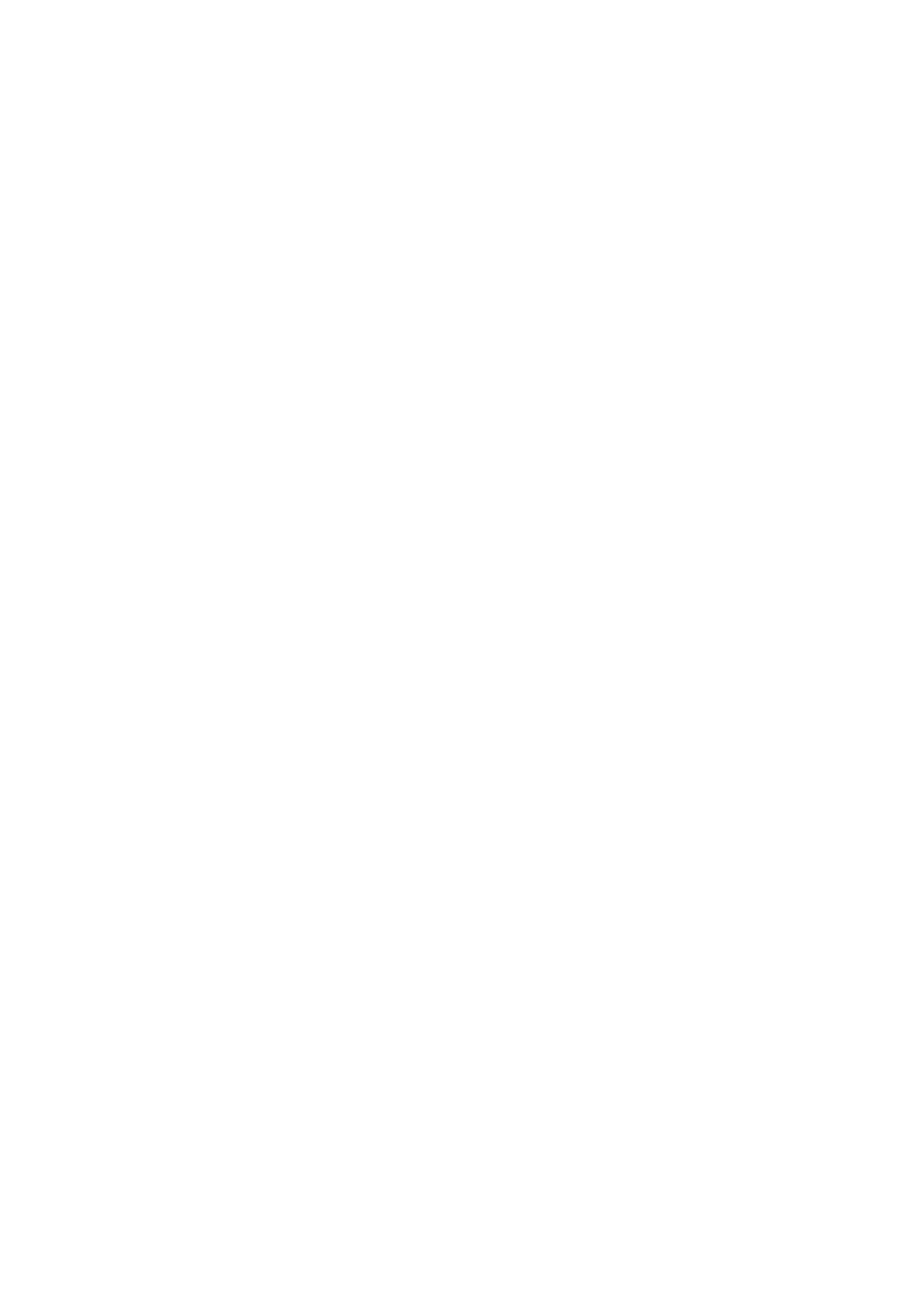## **Contents**

| Ropes and Accessories Program 0210 and 0215            |
|--------------------------------------------------------|
|                                                        |
| Cable Trolleys for Flat Cables Program 0210            |
|                                                        |
| Cable Trolleys for Flat Cables Program 0215            |
|                                                        |
| Cable Trolleys for Round Cables and Hoses Program 0210 |
|                                                        |
| Cable Trolleys for Round Cables and Hoses Program 0215 |
| <b>Helpful Hints</b>                                   |
|                                                        |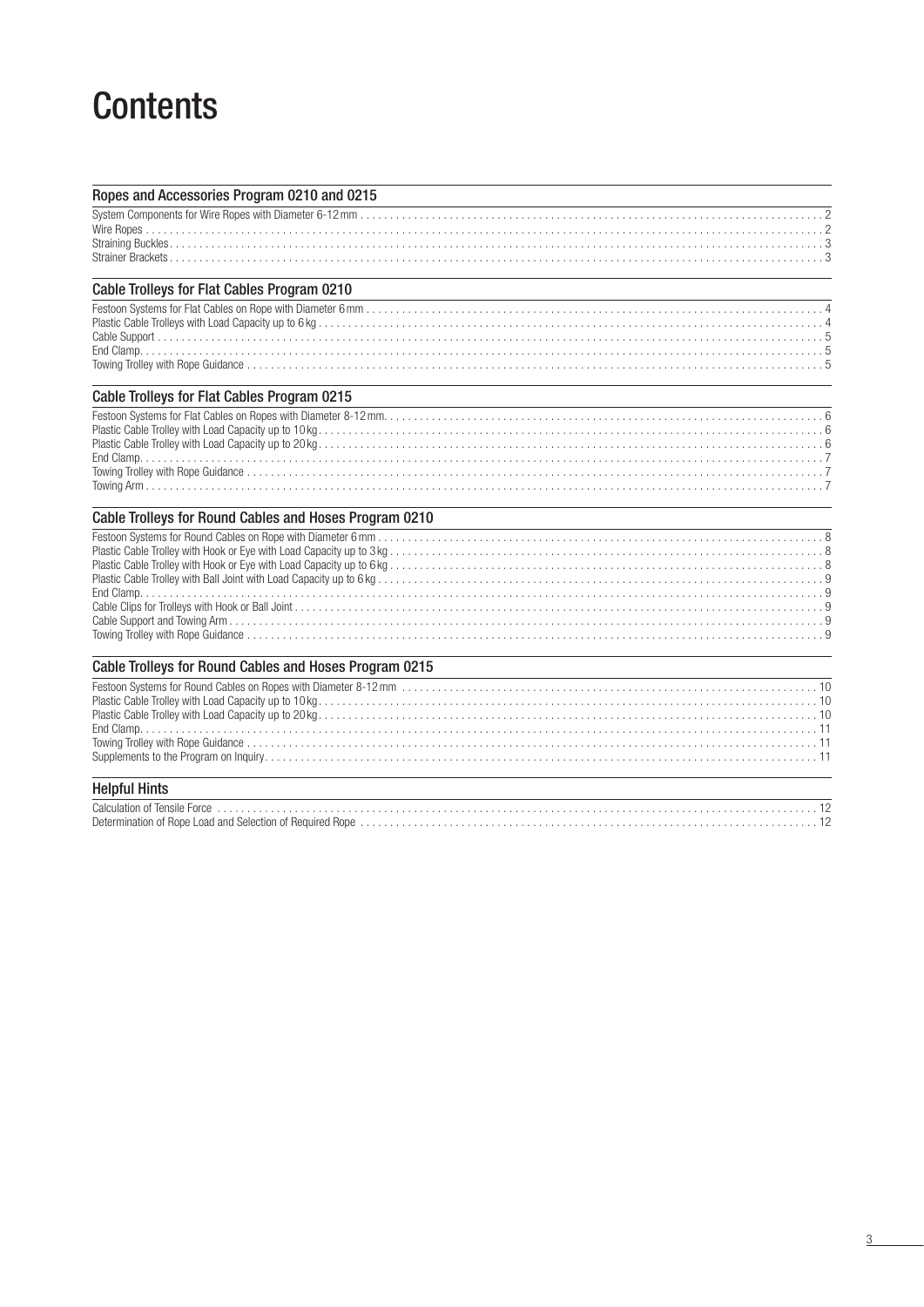### Ropes and Accessories Program 0210 and 0215

#### System Components for Wire Ropes with Diameter 6-12mm



Wire Ropes





with



without

#### ød. **Material**

• Rope: galvanized steel • Cover: plastic

#### **Note**

Plastic covered ropes 020305 have the best performance.

| <b>Plastic Cover</b><br><b>Plastic Cover</b> |                       |            |            |                                      |                                                 |                               |
|----------------------------------------------|-----------------------|------------|------------|--------------------------------------|-------------------------------------------------|-------------------------------|
| Order No.                                    | Type                  | ød<br>[mm] | øD<br>[mm] | Min. Brak. Strength<br>$F_{Br}$ [kN] | Perm. Tensil Strength<br>$F_{\text{zul.}}$ [kN] | for<br><b>Straining Screw</b> |
| 020305-06                                    | with plastic cover    |            | 6          | 14.5                                 | 3.6                                             | 020187-12                     |
| 020303-06                                    | without plastic cover | 6          |            | 20.3                                 | 5.1                                             | 020187-12                     |
| 020305-08                                    | with plastic cover    |            |            | 20.3                                 | 5.1                                             | 020187-12                     |
| 020303-08                                    |                       | 8          |            | 37.2                                 | 9.3                                             | 020187-12                     |
| 020303-10                                    | without plastic cover | 10         |            | 58.1                                 | 14.5                                            | 020187-16                     |
| 020303-12                                    |                       | 12         |            | 81.2                                 | 20.3                                            | 020187-20                     |

#### Straining Screws



| Order No. | ød              | [mm] | for Rope ø<br>[mm] |
|-----------|-----------------|------|--------------------|
| 020187-12 | M <sub>12</sub> | 330  | հ - ጸ              |
| 020187-16 | M <sub>16</sub> | 424  | 10                 |
| 020187-20 | M 20            | 458  | 12                 |

Material: galvanized steel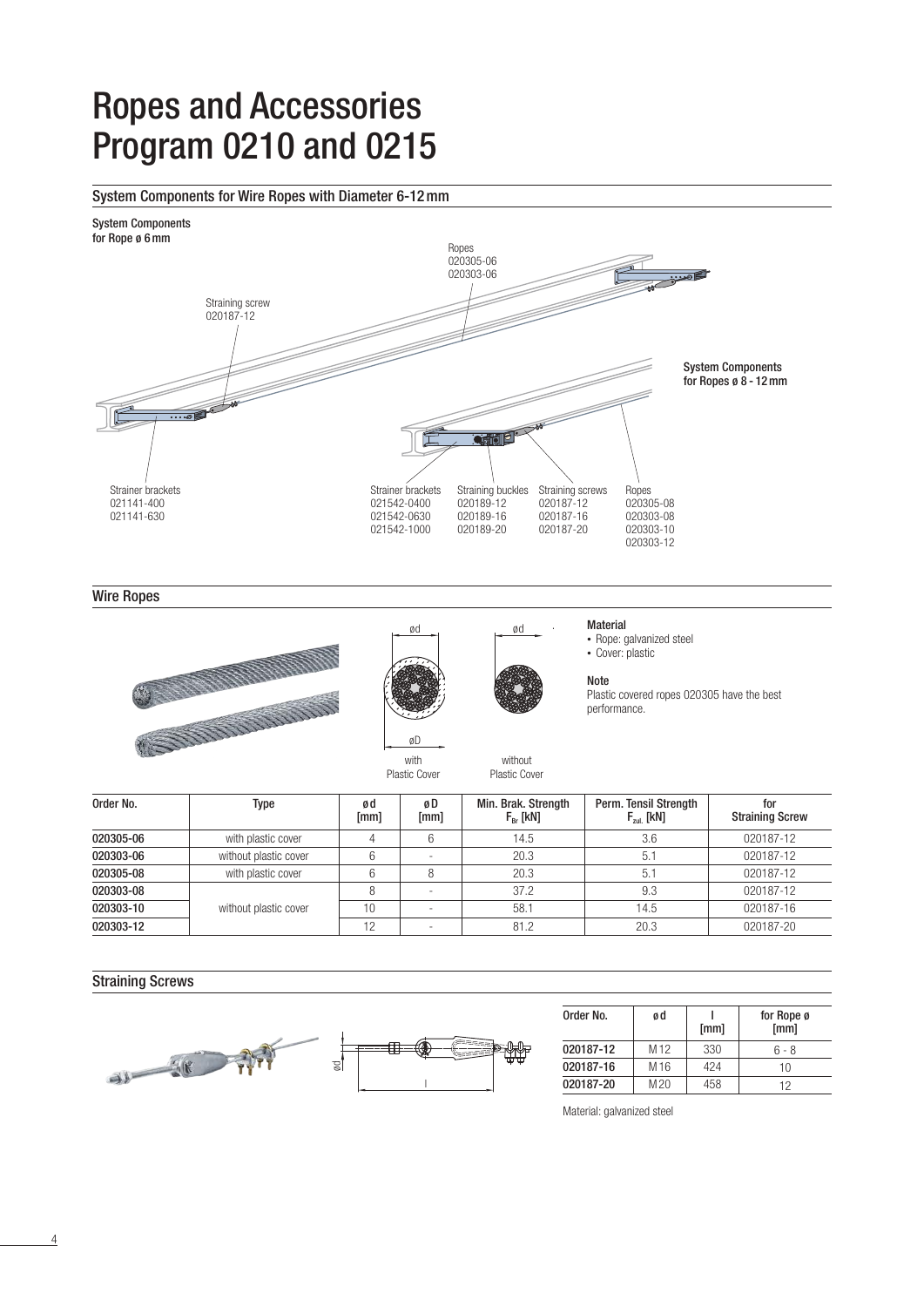### Ropes and Accessories Program 0210 and 0215

Straining Buckles



Material: galvanized steel

#### Notes

• To be ordered only in connection with straining buckle 020189

021542-0400 495 290 120 250 80 21 15 021542-0630 730 330 130 280 80 25 20 021542-1000 | 1105 | 390 | 150 | 330 | 90 | 31 | 25

• This strainer bracket is also used with two ropes running in parallel

Distance between ropes = 160mm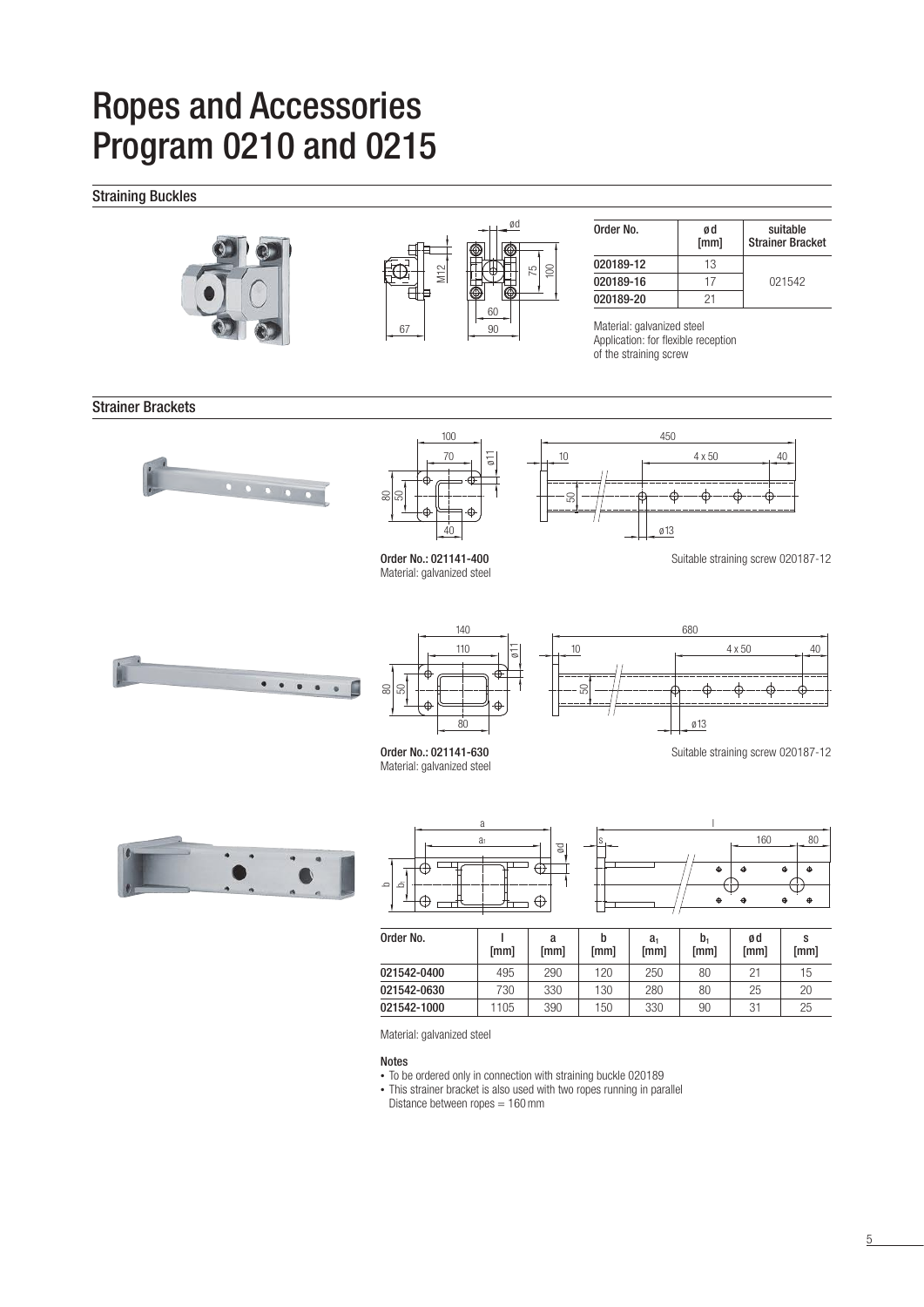## Cable Trolleys for Flat Cables Program 0210

Festoon Systems for Flat Cables on Rope with Diameter 6mm



#### Plastic Cable Trolleys with Load Capacity up to 6 kg



| ۱w<br>$\overline{4}$<br>S | 28<br>h<br>b <sub>2</sub><br>سيس™<br>빽 |
|---------------------------|----------------------------------------|
| $d_a$                     | b,                                     |

| <b>Cable Trolley</b><br>Order No. | $d_a$<br>[mm] | Iw<br>[mm] | b,<br>[mm] | b <sub>2</sub><br>[mm] | [mm] |
|-----------------------------------|---------------|------------|------------|------------------------|------|
| 021113                            | 50            | 085        | 63         | 44                     |      |
| 021114                            | 80            | 125        | 80         | 54                     | つつ   |

<sup>•</sup> Type of roller:

- roller: plastic

- axle: stainless steel

• Load capacity: 6 kg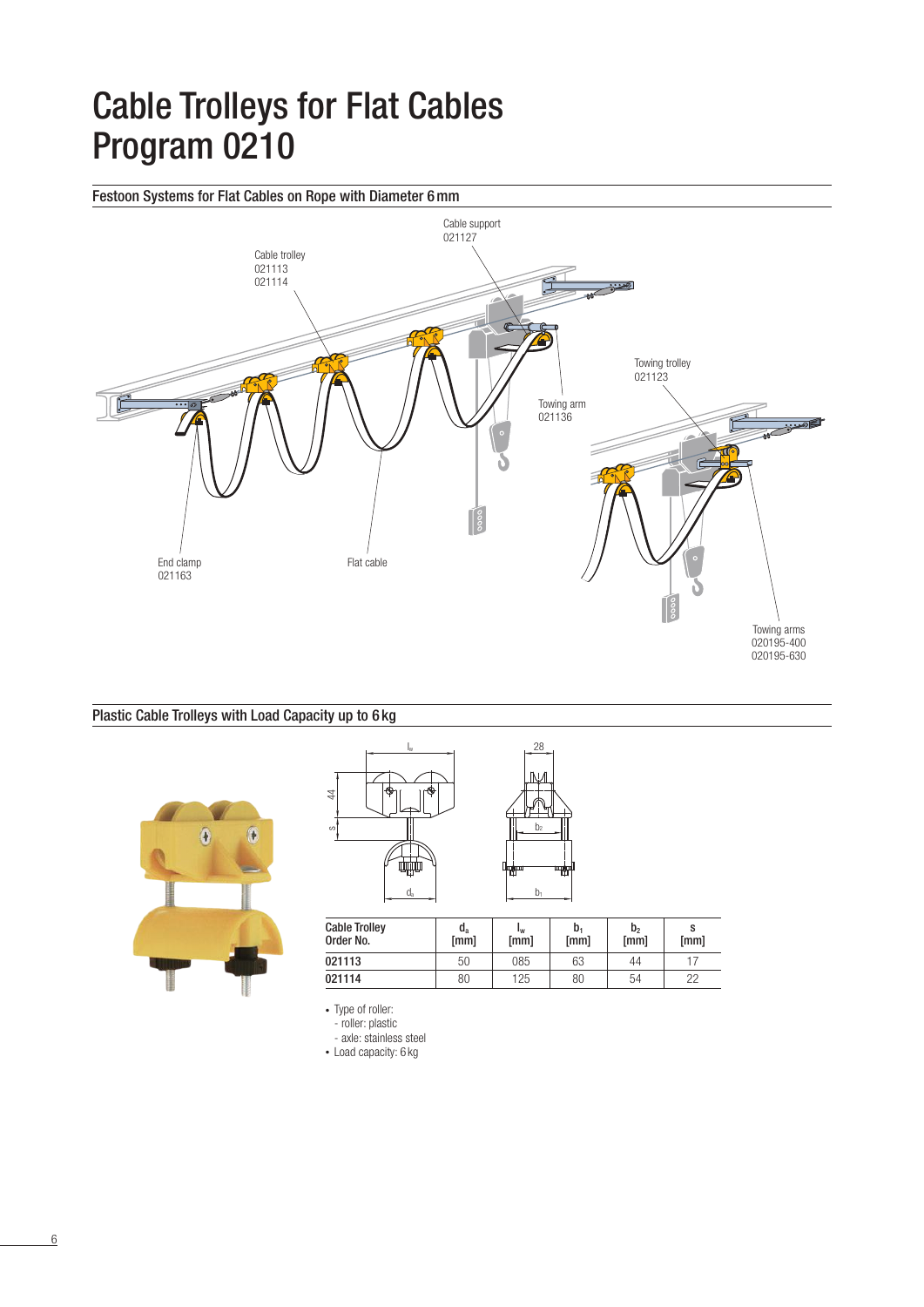## Flat Cable Trolleys Program 0210

Cable Support



End Clamp



Order No. 021163

Order No.: 021123

Towing Trolley with Rope Guidance



ø 9 63 **I I I** 40 40 4 23 Towing arm

63

| <b>Towing Arm</b><br>Order No. | [mm] | Material         |  |
|--------------------------------|------|------------------|--|
| 020195-400                     | 400  |                  |  |
| 020195-630                     | 630  | galvanized steel |  |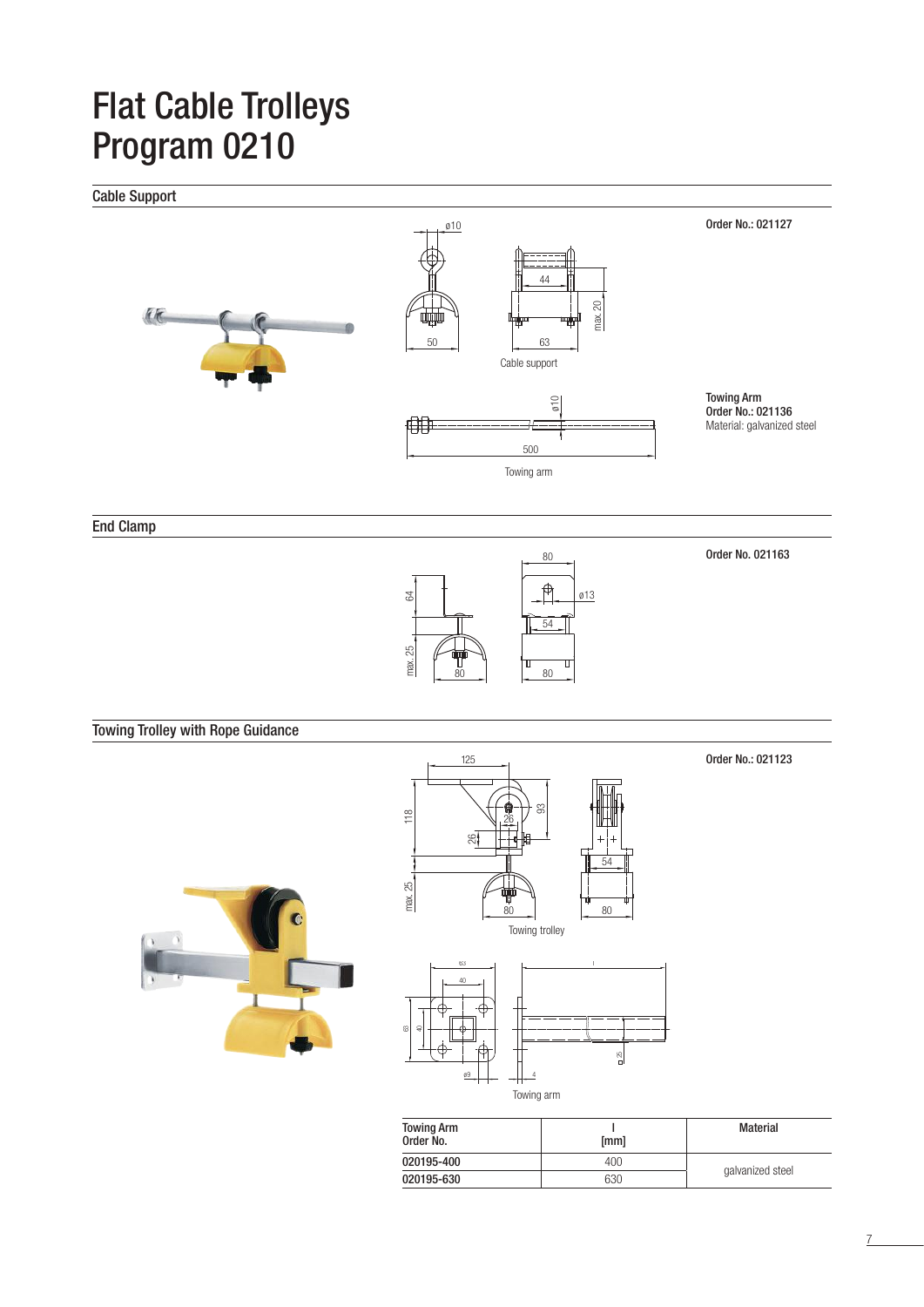## Cable Trolleys for Flat Cables Program 0215

### Festoon Systems for Flat Cables on Ropes with Diameter 8-12mm Towing trolley 021611 Flat cable **The Contract Contract Contract Contract Contract Contract Contract Contract Contract Contract Contract Contract Contract Contract Contract Contract Contract Contract Contract Contract Contract Contract Contract** Towing arms<br>021531-0400 021531-0630 021531-1000 End clamp 020222-080 Cable trolley 021631 / 021632-80 Mounting plates 020190-12 020190-16 020190-20 020222-080

### Plastic Cable Trolley with Load Capacity up to 10 kg





38

44

38

 $54$ 

 $80$ 

#### Order No. 021631

- Type of roller: - roller: plastic
	- axle: stainless steel
- Load capacity: 10 kg

#### Plastic Cable Trolley with Load Capacity up to 20 kg





#### Order No. 021632-80

- Type of roller:
- roller: plastic
- axle: stainless steel • Load capacity: 20 kg
-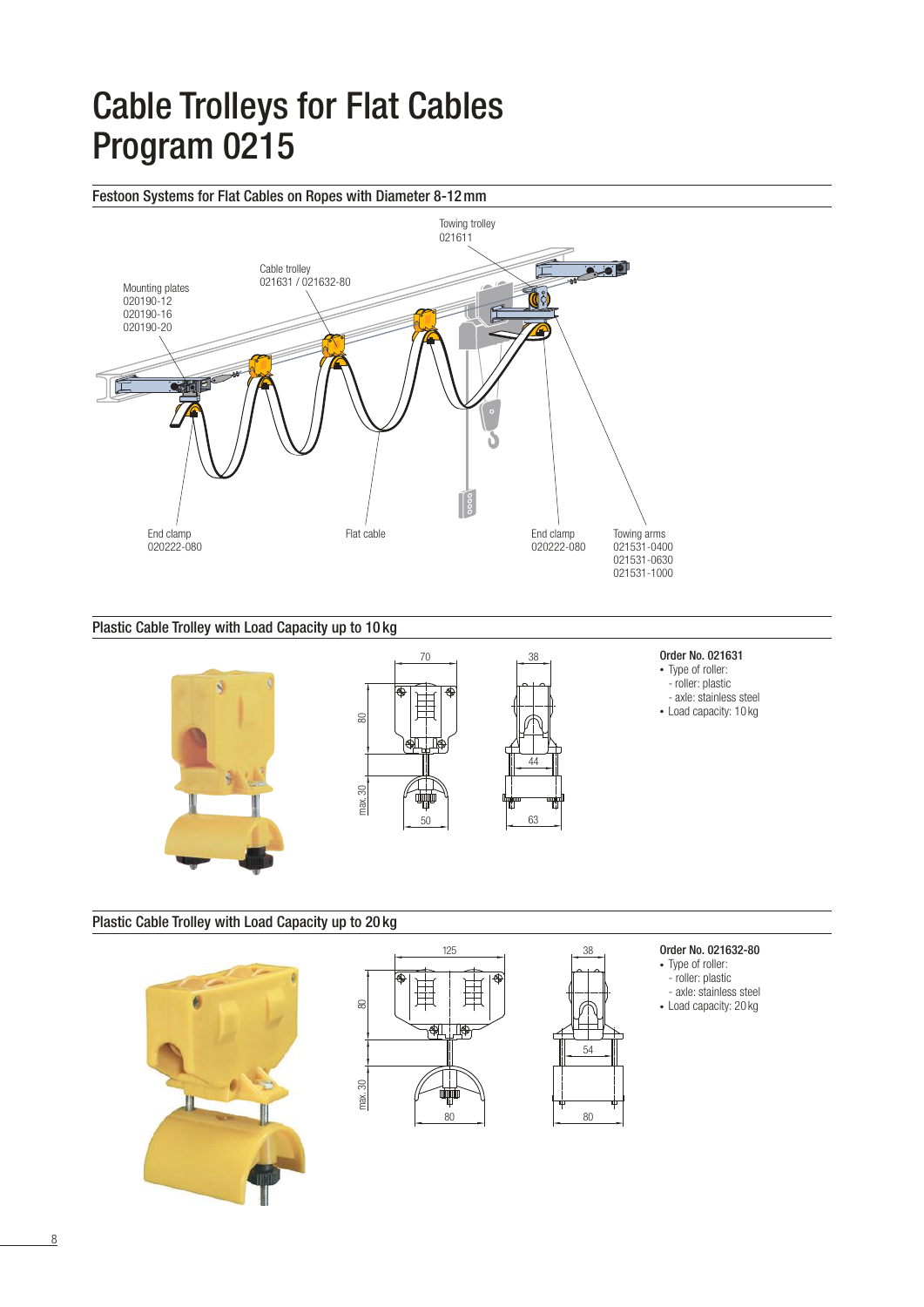## Cable Trolleys for Flat Cables Program 0215

30

max. 25

End Clamp





Order No. 020222-080

Note Mounting under plate 020190 and towing arm 021531

| <b>Mounting Plate</b><br>Order No. | ød<br>[mm] | Suitable<br><b>Straining Screw</b> |
|------------------------------------|------------|------------------------------------|
| 020190-12                          | 13         | 020187-12                          |
| 020190-16                          | 17         | 020187-16                          |
| 020190-20                          |            | 020187-20                          |

Towing Trolley with Rope Guidance







Order No. 021611

• Casing:: galvanized steel

• Type of roller:

- roller: plastic, with steel ball bearing

- axle: galvanized steel

#### Towing Arm



| Order No.   | [mm] | <b>Material</b>     |  |
|-------------|------|---------------------|--|
| 021531-0400 | 400  |                     |  |
| 021531-0630 | 630  | galvanized<br>steel |  |
| 021531-1000 | 1000 |                     |  |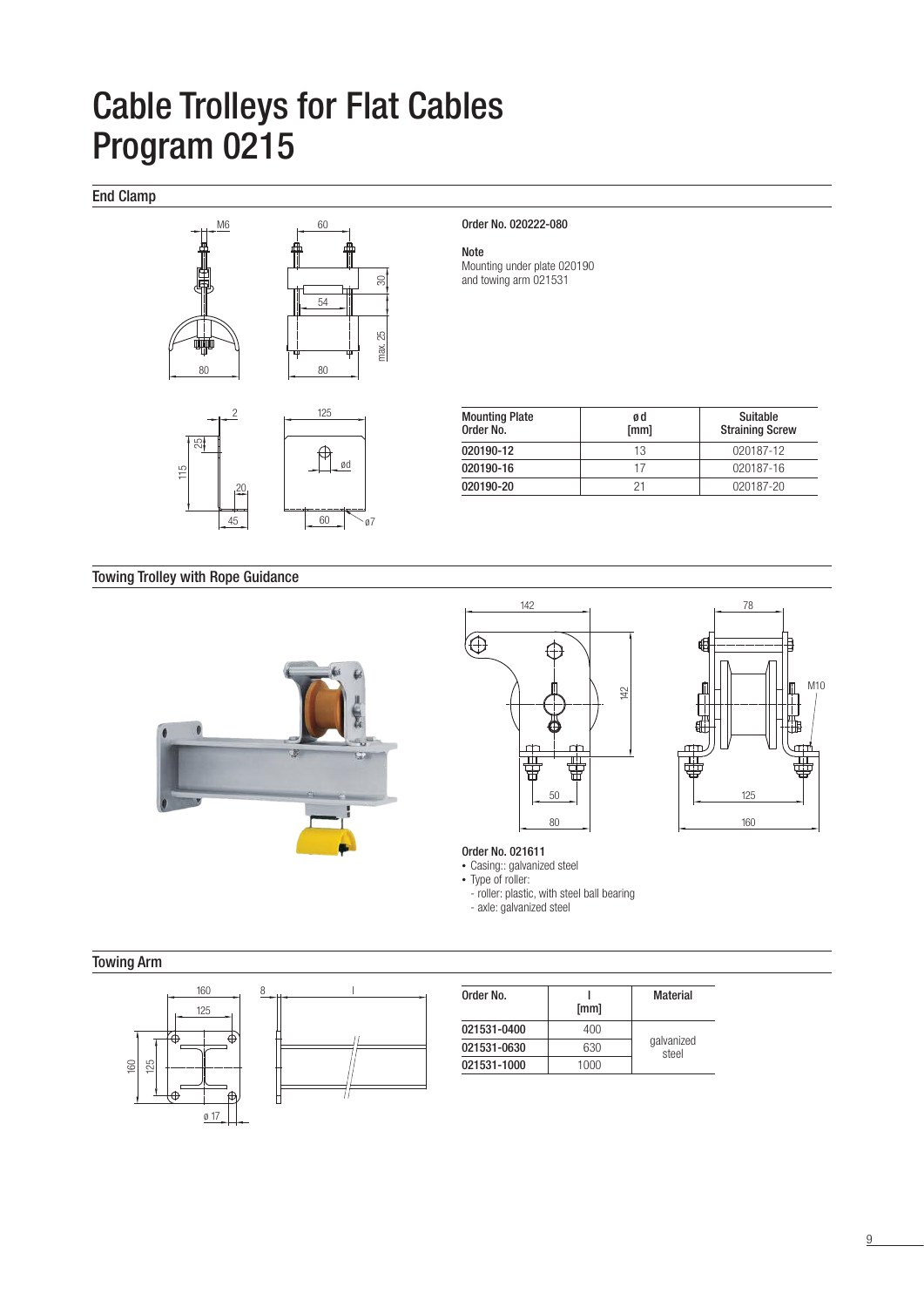### Cable Trolleys for Round Cables and Hoses Program 0210



#### Cable Collars for Trolleys with Hook

| Order No.   | Cable Diameter [mm] |
|-------------|---------------------|
| 020111-10   | 10                  |
| 020111-12,5 | 12.5                |
| 020111-14   | 14                  |
| 020111-16   | 16                  |
| 020111-18   | 18                  |
| 020111-20   | 20                  |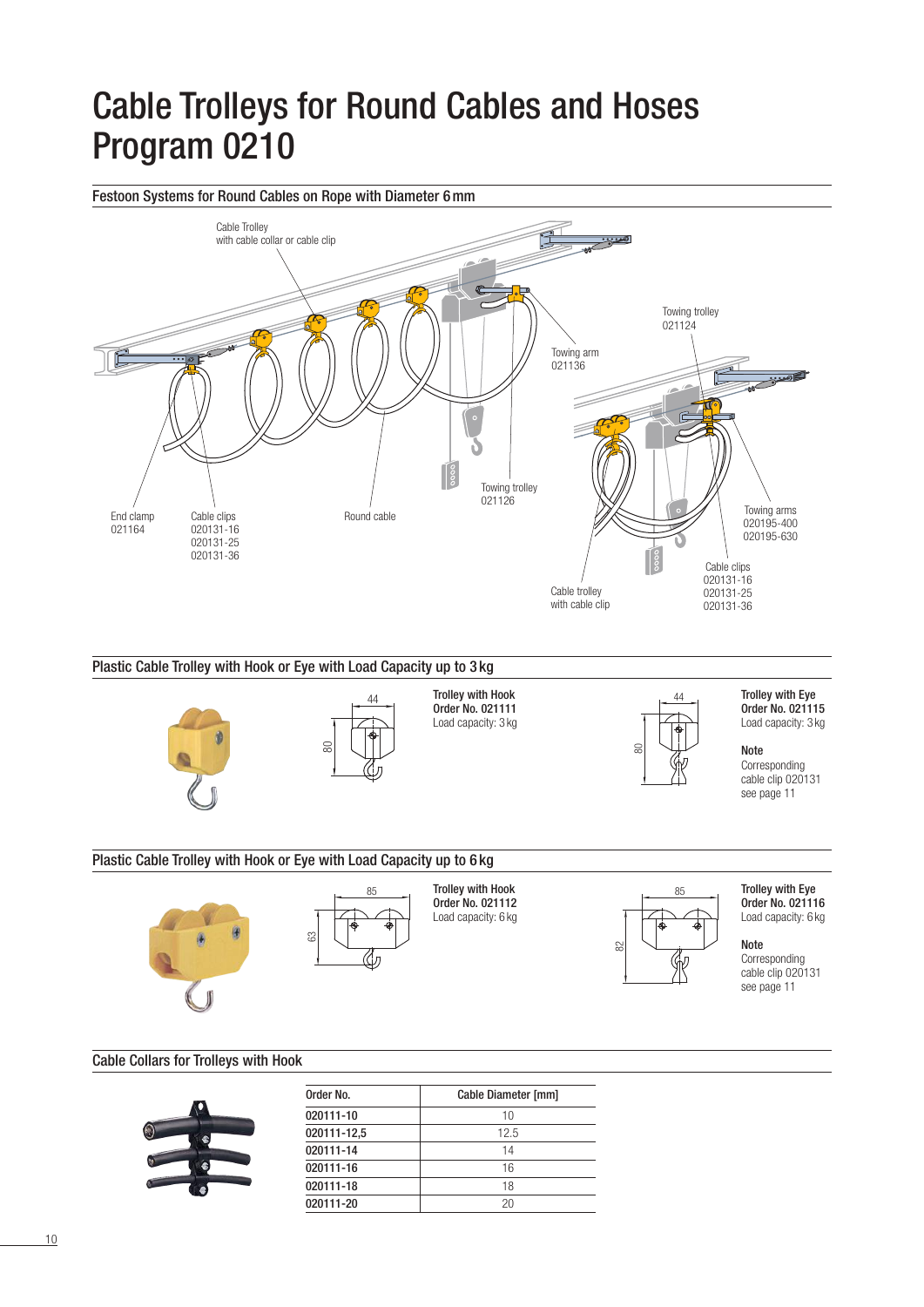### Round Cable Trolleys and Hoses Program 0210

Plastic Cable Trolley with Ball Joint with Load Capacity up to 6 kg



020195-630 630

Suitable cable clip 020131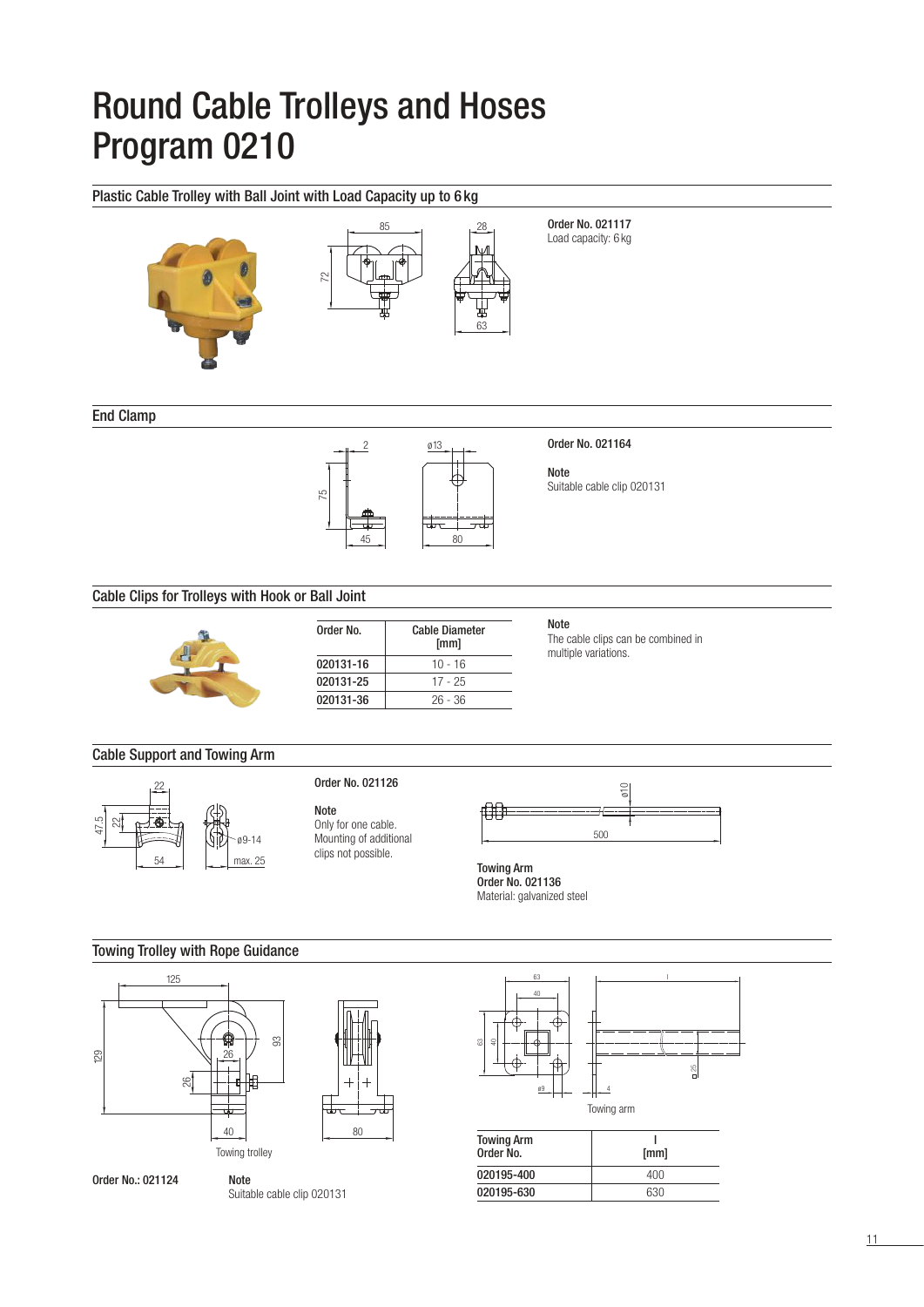### Cable Trolleys for Round Cables and Hoses Program 0215

#### Festoon Systems for Round Cables on Ropes with Diameter 8-12mm Towing trolley 021611 Cable trolley 021621  $\overline{\bullet}$ 021622 Towing arm 021531 End clamp 020214-080 (Mounting holes drilled during the installation) Mounting plates End clamp Round cable Cable clips 020190-12 020214-080 020131-16 020190-16 020131-25 020190-20 020131-36

#### Plastic Cable Trolley with Load Capacity up to 10 kg





- Type of roller: - roller: plastic - axle: stainless steel
- Load capacity: 10 kg

Suitable cable clips 020131 see page 11

#### Plastic Cable Trolley with Load Capacity up to 20 k





- 
- Type of roller:
- roller: plastic
- axle: stainless steel
- Load capacity: 20 kg

Suitable cable clips 020131 see page 11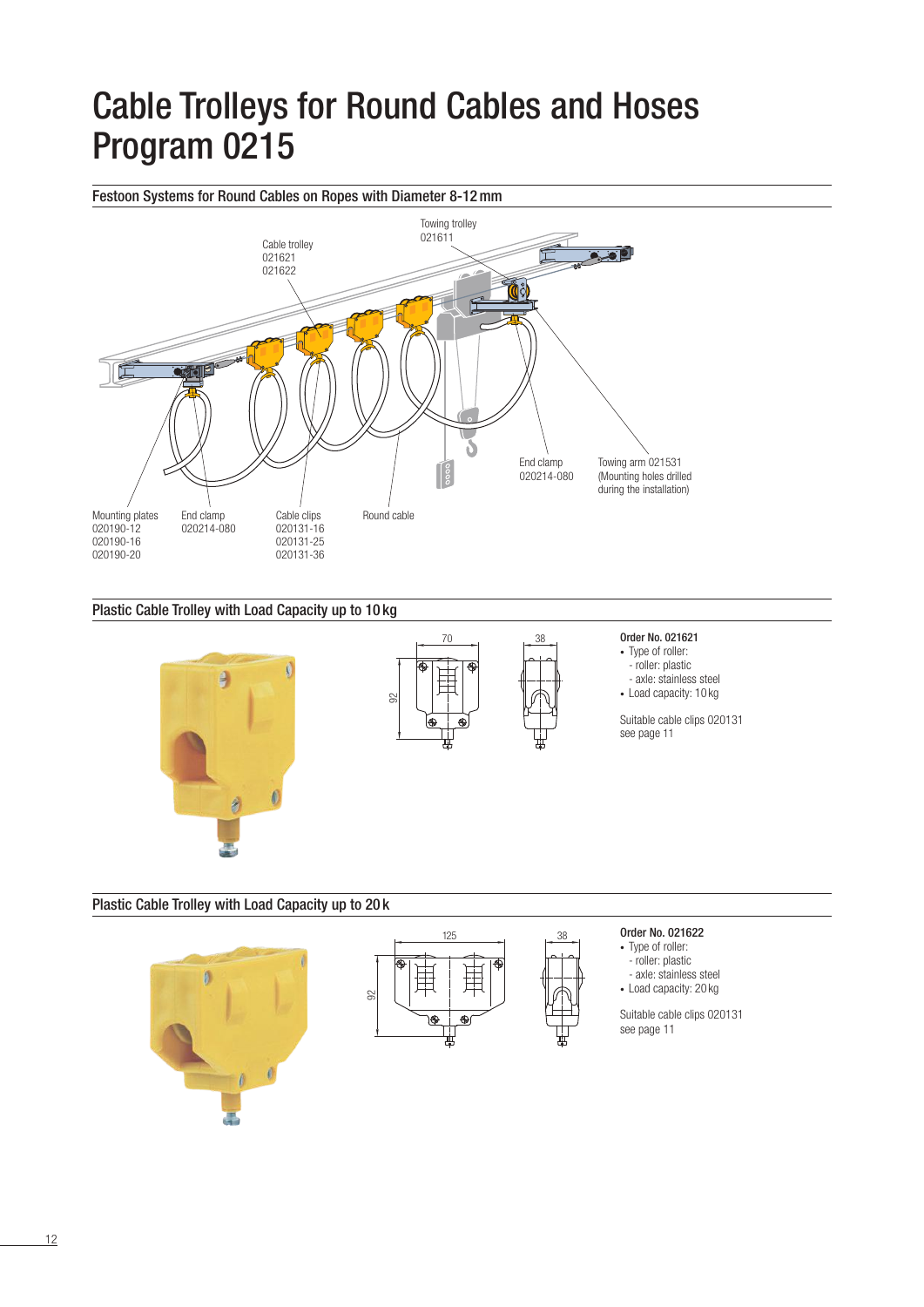### Round Cable Trolleys and Hoses Program 0215

#### End Clamp



60 ø 7

ø d

#### End Clamp

Order No. 020214-080

#### Notes

• Mounting under plate 020190 and towing arm 021531

• Suitable cable clip 020131

| <b>Mounting Plate</b><br>Order No. | ød<br>[mm] | Suitable<br><b>Straining Screw</b> |
|------------------------------------|------------|------------------------------------|
| 020190-12                          | 13         | 020187-12                          |
| 020190-16                          | 17         | 020187-16                          |
| 020190-20                          | 21         | 020187-20                          |

Towing Trolley with Rope Guidance

20

45

115



#### Towing Trolley Order No. 021611 Towing Arm Order No. 021531

For more details see page 9

#### Supplements to the Program on Inquiry





Trolley running on two ropes Double load capacity

Ideal Control Unit Trolley for Flat and Round Cables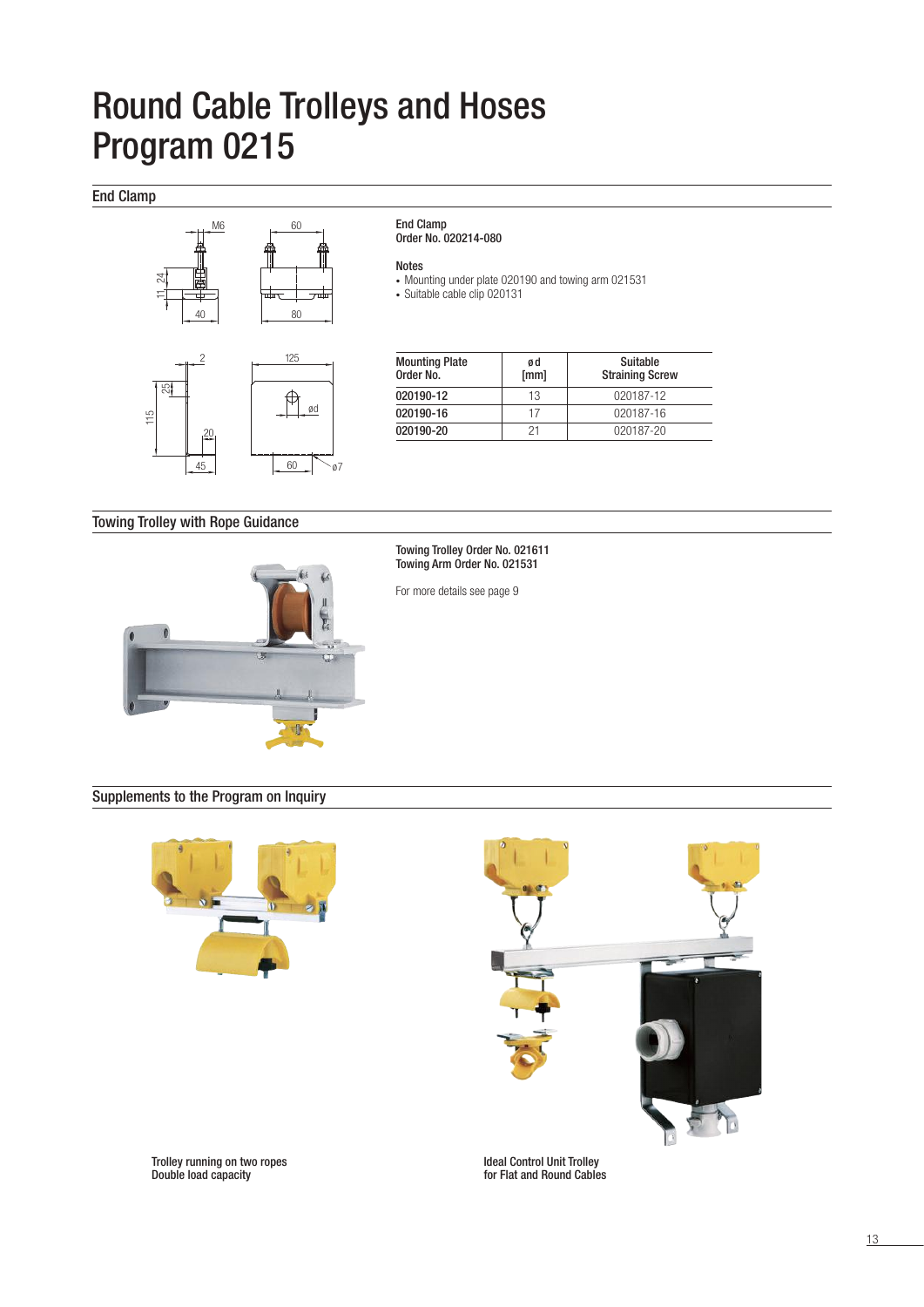### Helpful Hints

#### Calculation of Tensile Force



In planning a flexible cable system it is neccessary to calculate the carrying capacity of the rope. Normally plastic covered steel ropes are used which are suitable for most applications.

- $F$  [kN] = Tensile force in the rope<br>G [kg] = Total load of netweight o  $=$  Total load of netweight of rope
	- plus weight of cable trolleys and cables
	-
- $\begin{array}{rcl} \n\text{I} & \text{[m]} & = \text{Span width of rope} \\
\text{h} & \text{[m]} & = \text{Sag of rope}\n\end{array}$ h  $[m]$  = Sag of rope
- $g$  [m/s<sup>2</sup>] = Gravitational acceleration = 9.81
- $=$  Net load factor  $= 1.1 1.2$  to DIN 15018, section 4.1.4.1

The tensile force can be calculated approx. using  $\begin{array}{rcl} \n\Phi & = & \text{Net load factor} = 1.1-1.2 \text{ to DIN} \\ \n\text{Consideration is recommended.} \n\end{array}$ the following formula::

$$
F = \frac{\phi \cdot G \cdot I \cdot g}{8000 \cdot h} \leq F_{\text{perm.}}
$$

#### Determination of Rope Load and Selection of Required Rope

The required rope can be determined with the help of the following diagrams. The diagrams were issued with  $\varphi = 1,2$  and  $\vartheta = 4$ .



#### Calculation Example

#### Given:

Total load  $G = 145$  kg Span width  $1 = 100 \text{ m}$ Rope sag  $h_{\text{perm}} = 2 \,\text{m} = 2\%$ 

#### Calculated values:

Diagram program 0210: not suitable Diagram program 0215: suitable

From diagram program 0215

- existing rope load:  $F \approx 10,5$  kN
- required rope : 020303-10

#### Program 0210 Program 0215

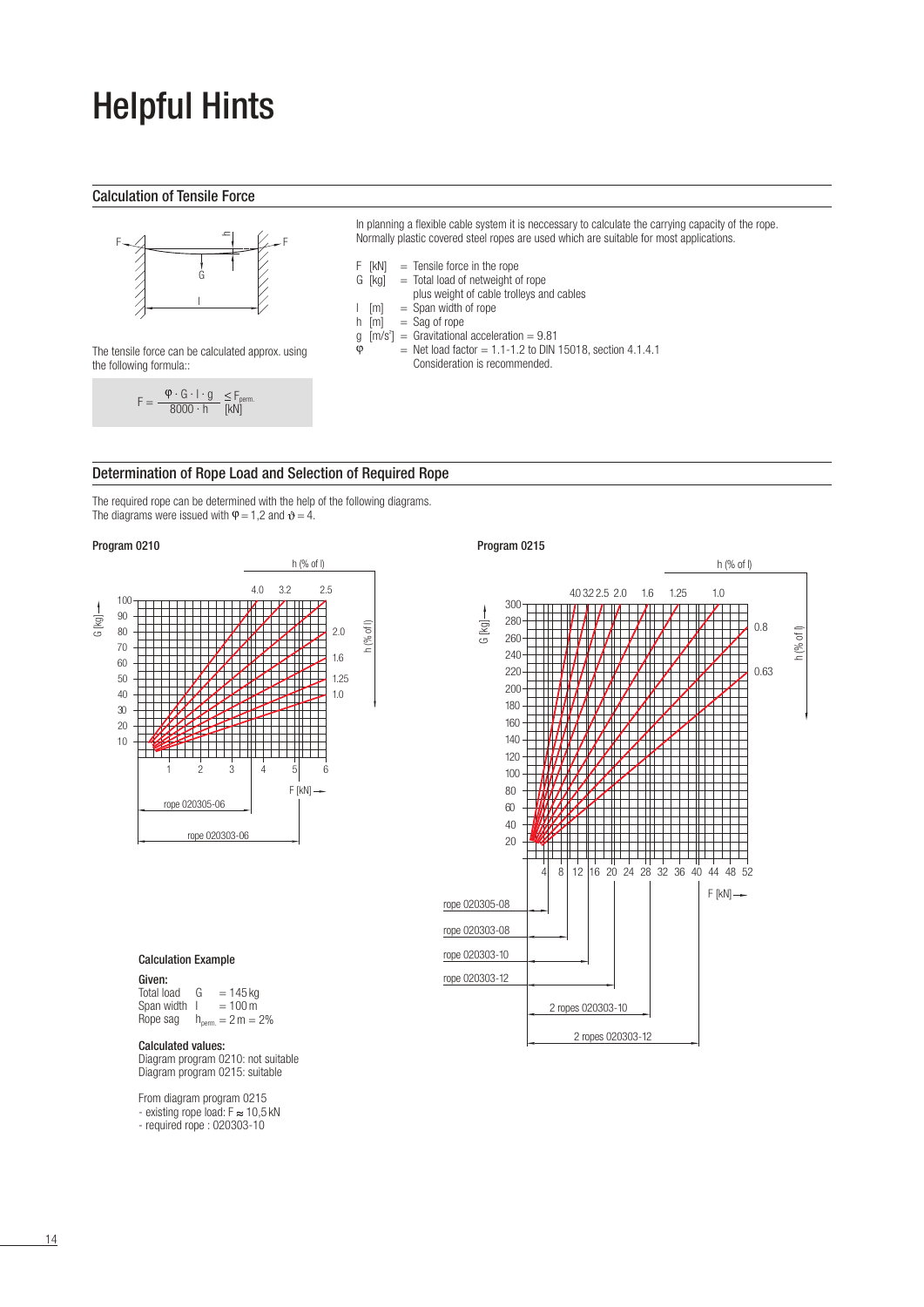### Your Applications - our Solutions!

Festoon systems by Conductix-Wampfler represent only one of the many solutions made possible by the broad spectrum of Conductix-Wampfler components for the transport of energy, data and fluid media. The solutions we deliver for your applications are based on your specific requirements. In many cases, a combination of several different Conductix-Wampfler systems can prove advantageous. You can count on all of Conductix-Wampfler's Business Units for hands-on engineering support - coupled with the perfect solution to meet your energy management and control needs.



Motorized reels and spring reels by Conductix-Wampfler hold their own wherever energy, data and media have to cover the most diverse distances within a short amount of time - in all directions, fast and safe.



It's hard to imagine Conductix-Wampfler cable trolleys not being used in virtually every industrial application. They're reliable and robust and available in an enormous variety of dimensions and designs.



Whether they're enclosed conductor rails or expandable single-pole systems, the proven conductor rails by Conductix-Wampfler reliably move people and material.



Cable reels **Festoon systems** Conductor rails Conductor rails Non-insulated conductor rails Extremely robust, non-insulated conductor rails with copper heads or stainless steel surfaces provide the ideal basis for rough applications, for example in steel mills or shipyards.



The "Jack of all trades" when it comes to transferring energy, data, air and fluid hoses. With their wide range, these energy guiding chains are the ideal solution for many industrial applications.



Whenever things are really "moving in circles", the proven slip ring assemblies by Conductix-Wampfler ensure the flawless transfer of energy and data. Here, everything revolves around flexibility and reliability!



The no-contact system for transferring energy and data. For all tasks that depend on high speeds and absolute

resistance to wear.



Energy guiding chains Slip ring assemblies Inductive Power Transfer IPT® Reels, retractors and balancers

Whether for hoses or cables, as classical reels or high-precision positioning aids for tools, our range of reels and spring balancers take the load off your shoulders.



Complete with tool transporters, reels, or an entire media supply system here, safety and flexibility are key to the completion of difficult tasks.



Jib boom Conveyor systems

Whether manual, semiautomatic or with Power & Free – flexibility is achieved with full customization concerning layout and location.